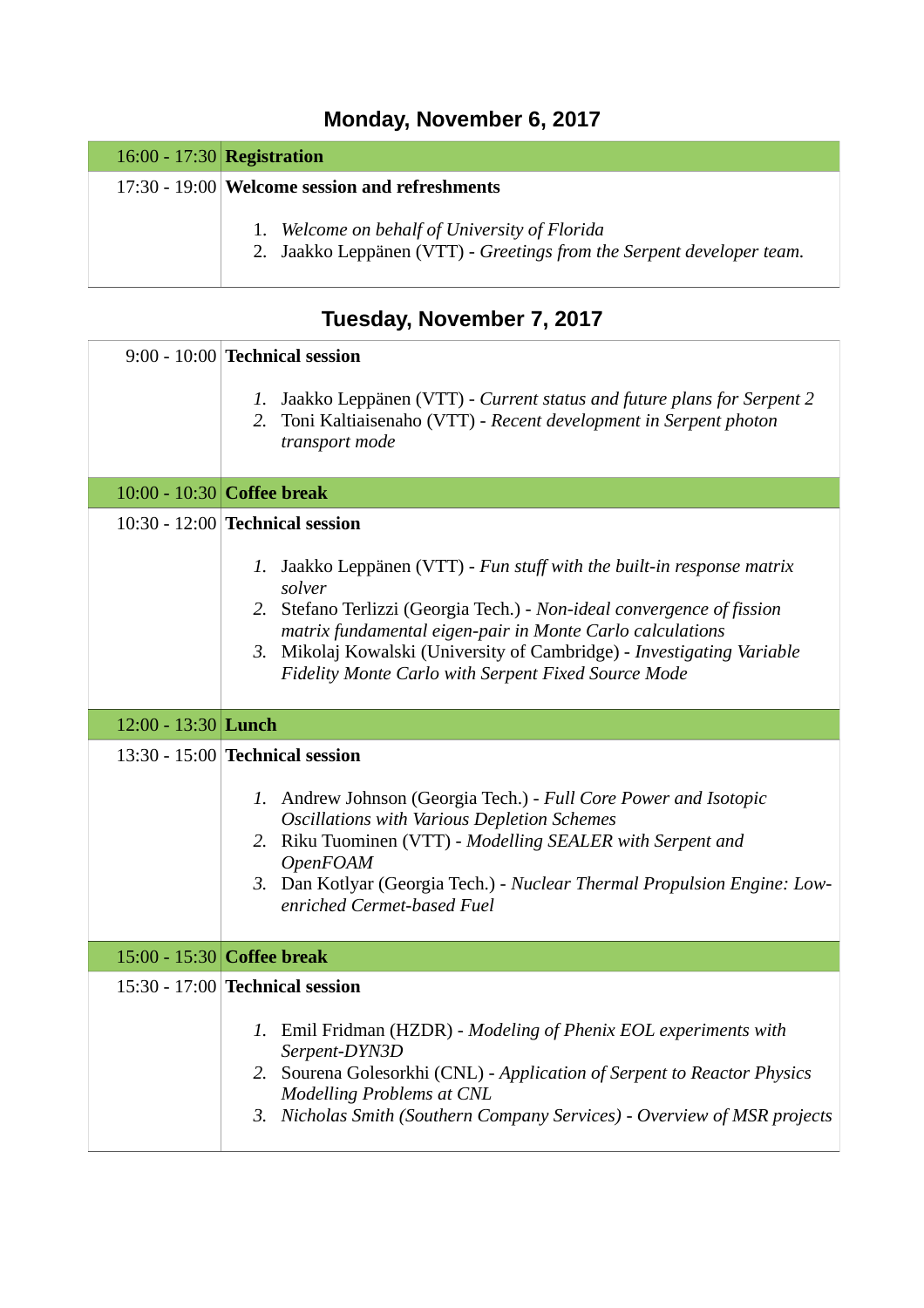## **Wednesday, November 8, 2017**

|                     | 9:00 - 10:00 Technical session                                                                                                                                                                                                                                                                                                              |
|---------------------|---------------------------------------------------------------------------------------------------------------------------------------------------------------------------------------------------------------------------------------------------------------------------------------------------------------------------------------------|
|                     | 1. Ville Valtavirta (VTT) - Implementing history based GPT capabilities to<br>the official Serpent 2 Monte Carlo code<br>2. Paul Cosgrove (University of Cambridge) - Perturbation-based coupling<br>of Monte Carlo and Burn-up for multiple burnable regions                                                                               |
|                     | 10:00 - 10:30 Coffee break                                                                                                                                                                                                                                                                                                                  |
|                     | 10:30 - 12:00 Technical session                                                                                                                                                                                                                                                                                                             |
|                     | 1. Una Davies (University of Cambridge) - Una Davies (University of<br>Cambridge) - Uncertainty & Sensitivity Analyses of Th-MOX Fuels in<br><b>ABWRs</b><br>2. Daniel Siefman - Investigating Effects of Sensitivity Uncertainties<br>3. Dirceu da Cruz (NRG) - Uncertainty due to nuclear data for an MTR fuel<br>element                 |
| 12:00 - 13:30 Lunch |                                                                                                                                                                                                                                                                                                                                             |
|                     | 13:30 - 15:00 <b>Technical session</b>                                                                                                                                                                                                                                                                                                      |
|                     | 1. Emil Fridman (HZDR) - Nuclear data uncertainty quantification for<br>FREYA fast critical experiments<br>2. Ville Valtavirta (VTT) - Coupled calculations with Serpent 2.1.29<br>3. Kyle Ramey (Georgia Tech.) - Numerical Artifacts in On-the-Fly Doppler<br><b>Broadening Near Reference Temperatures</b>                               |
|                     | 15:00 - 15:30 Coffee break                                                                                                                                                                                                                                                                                                                  |
|                     | 15:30 - 17:00 Technical session                                                                                                                                                                                                                                                                                                             |
|                     | 1. Ondrej Chvala (University of Tennessee) - Fuel cycle of DMSR with salt<br>recycle - the first look<br>2. Andrew Johnson (Georgia Tech.) - Serpent-Tools - a Python Package for<br><b>Interacting with Serpent Outputs</b><br>3. Jaakko Leppänen (VTT) - Practical demonstration of useful but poorly<br>documented features in Serpent 2 |
| 19:30               | <b>Social dinner at the Midtown Social</b>                                                                                                                                                                                                                                                                                                  |